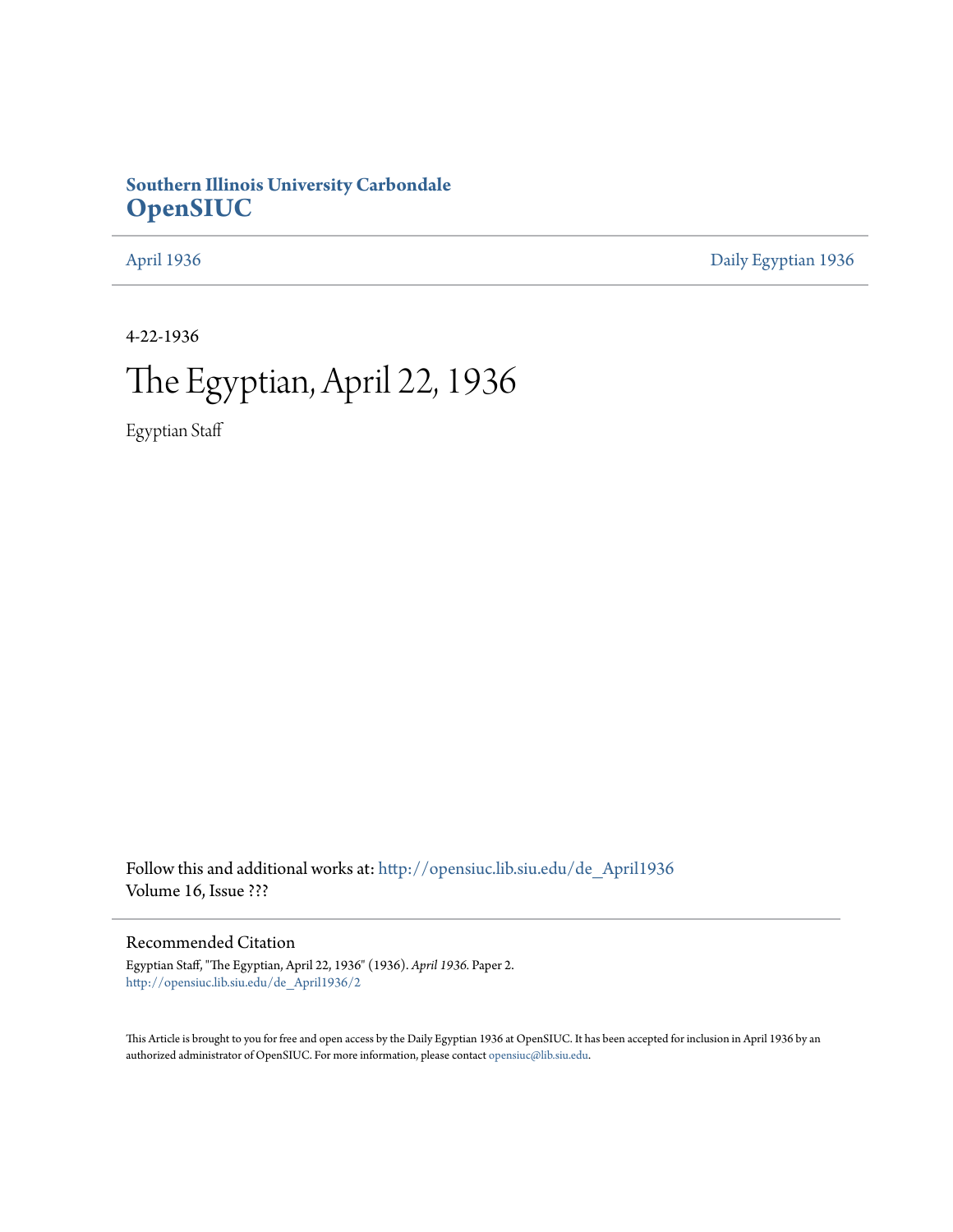

in shart.<br>Mr. Rencelaw, the philanthropist Clark Davis, the manischetty

Berry, Wilson, the kind old lany

Betty Vick,<br>
Miss Spindle, the mate-struck Spin-<br>
ster-Sue Crain.<br>
William Dowton-Frank Elders.<br>
Julia, the child--Patricia Graat-

thony Hall Saturday evening, the senior picnic Monday.

**MELVIN JONES** 

meeting

 $\frac{1}{2}$ 

cera chosen

house.<br>The landiord—Anthony Venegoni. The landiord—Anthony Venezora<br>
Farmer Stevens—Allen Segar.<br>
Farmer Gates—Wesley Boyinet.<br>
Piraf lorate—Encrold Catt.<br>
Piraf lorate—Lord Lent.<br>
Polderman-Phil Whiteside.<br>
Polderman-Phil Whiteside.<br>
Bays—Jack Barrow.<br>
Bank m

Since there is no storecraft class nce there is no stagecraft class<br>term, Miss Leitu Roach, Art in-<br>tor, has selected students who<br>taken the course previously to<br>le the staging. Jay Friedlind will the scenes for the first and fourth acts. Robert Chamness will be in charge of the settings for the second net, and Karl Baumann will second acc," and National William William to staging for the third acc.<br>The nine seenes which compose the play will be acceled force a neutral<br>drop will be acceled before a neutral<br>of or p with incidental suggestive bits<br>o

Four executive committees are<br>orking with Miss Jonah on the proworking with Miss Jonah on the pro-<br>degrien. Marvin Balance is in charge of the husiness staff. Costumes and<br>programs will be bandled by Botty<br>Vick and Trank Sanual. Frances<br>Note that when Sanual is exposed to<br>publicly com ties between the acts will be provided by a committee headed by Burnett Shryock, the Zetette sponsor. nect survock, the zetept sponsor.<br>
Melodrama Popular An Recent Re-

ishioned ideals, the cast will pre Fold-familiance ideals, the cast will present a play which was first produced in 1843 and which within the last<br>tien years has experienced a nation-wide revival . P. T. Baraum, fancous<br>whose revival . P. T. Baraum, fancous Agierican Museum lasted for over year, and the play was repeated intervals for about seven years in principal eastern cities.  $T$ he b principal eastern cities. The physical eastern cities, The physical rate of the physical rate of the physical control and transfer change of the change of the change of the change of the change of the change of the chang cess, and in the last ten years has

cess, and in the set of the central of the central of the set of the task of the set of the set of the set of the set of the set of the set of the set of the set of the set of the set of the set of the set of the set of th

Starting last October, the WPA (continuing the CWA) workers have<br>completed platesting, painting, and redecorating work in the two upper<br>redecorating work in the two upper<br>theories with the redecorating results of the two s uent exercises, Friday morning, Jun 5. Special emphasis is being pla are in the hands of the Junfor class are in the mass of the summer cases.<br>The land in the complete program<br>for Commencement Week are the<br>three baseball games between the<br>Seniors and the Faculty on Tuesday. forty years ago.<br>
Another project has seen the ex-<br>
tension of the women's athletic field

to the south of the present football Wednesday and Thursday. The alumni dinner will be held at An **The** lifield, while fencing work has included ed the erection of a 7 foot barrier completely enclosing the pay othictic completely enclosing the new athletic list.<br>
Gidd. Three clav tensis courts are<br>
surrounded by a 12 foot fence, while<br>
the running track is separated from<br>
the running track is separated from<br>
the spectators by a 4 foot fe one senior picare acquasy.<br>Seniors will be excused from final<br>examinations if they have registered<br>during the registration period Monday morning. Examinations for other

Approximately \$3,000 was spent by as morning, Examinations for year-<br>students will be given Tuesday, Wed-<br>needay and Thursday mornings. the state on fencing material, which was erected under the direction of a The American Association of Uniing Company.



Anadox alternoon. The band will be held Wool<br>
alternoon. The band will be held Wool<br>
alternoon. The band will be held Wool<br>
alternoon. The band alternative control of the sensity<br>  $\begin{bmatrix}\n\text{Nonedge neighbor} \\
\text{in the number of two steps}\n\end{bmatrix}$  increas Laty Hawkins and the tother Thor, They Hawkins and the former S. I. T. C. students. speke on<br>their "million dollar hem" at the Ag-<br>riculture club meeting held in Pro-<br>risespectrum to the effect of the respective respective **CHOSEN TO HEAD** CHI DELTA CHI

Melvin Jones, junior from Granite acout rourneen years ago.<br>Troy Hawkins is the principal of<br>the South Side School in Hercin and City, was elected president of Ch<br>Delta Chi fraternity at the regula and Luty have established anu 2000 -<br>ves in a very successful en<br>in Mt. Vernon, with "the Monday evening Other  $\sim$ ng moneta Edward manu-Edward Mitchell illion dollar hen."<br>"The million dollar hen."<br>"The million dollar hen" is a high vice-president; Karl Federer, secretury; Max Helnzman, treasurer; Lew<br>is Pike, chancellor: Frank Reever<br>and Edward Etherton, sentinels.

....<br>er

B. S. U. PLANS

tion in Baltimore, Maryland

The Zatetic meeting scheduled for

ly improved type of brooder house<br>which approaches duplicity of the<br>mother's wing for the chicks. The The officers will be formally in-<br>stalled at the next regular meeting<br>Monday evening. brooder is built so that the chicks rateed in proctically the some caditions of climate and habitat, or Jones will replace William Moraw-<br>skl, president for the past year, who<br>will be graduated this spring. conditions of climate and assumed as the set of the possible, as that in which they live naturally. The "mil-<br>lug-live naturally. The "mil-<br>lug-live naturally. The "mil-<br>lug-live real" cust the thine ovir-<br>lug-live require

#### Miss Williams Serves On Critique Committee<br>Of Art 'Association Tri Sigs Celebrate

38th Anniversary

the Salary's P. Williams, head of<br>the S.I.T.C. art department, is served<br>ing as a monitor of the Critician<br>Committee of the Illinois Art Education<br>cannot Association. JOUR ALIENT STREET THE TRANSPORT OF THE STREET THE STREET REPORT TO RECEIVE THE STREET TO STREET THAT THE STREET THAT THE STREET THE STREET THAT WE WERE WERE WERE THE STREET TO THE STREET THAT THE WASTEM WAS THE CHARGE THE The first duty of Miss William<br>will be to evaluate the subject main will be to evaluate the subject main<br>ter of the Art Manual for Hilinot<br>High School Jeachers and to belp de

Barton Kendall Wheeler, United<br>States Senator from Montana, will<br>speak in Shroods auditorium tonight<br>at 8:00. Senator Wheeler is appear-<br>ing as an attraction of the College Entertainment. On a sudent

do not hold activity tickets, admiswho was the toast of two continents sion will be fifty cents over a third of a century ago. sion will be fifty cents.<br>
Seather Wheeler beams a national<br>
Seather Wheeler beams a farry<br>
Daugherty's Department of Justice in<br>
1924, and by his commandon for the<br>
1924, and by his commandon for the<br>
1926, and by the lat Beatrice Burford, harpist, and Norman Secon, planist.<br>
man Secon, planist.<br>
The program to be presented<br>
morrow evening is as follows:<br>
PROGRAM

La production and the control of the second the product of the second the second term in the second of the second of the second of the second of the second of the second of the second of the second the second of the secon supporter of President Roos the the first prominent Democrat out-Vork Stete to surre

side New York State to suggest his<br>condidery. Although Senator Wheel<br>er has been critical and not any too<br>friendly toward the New Deal, he is<br>in favor of much of Roosevelt's pro-<br>gran and is a great admirer of the<br>Presiden gest n.m.<br>Wheel Hurp soli: Granada. Note that the concentration of the contract of the contract of the contract of the contract of the contract of the contract of the contract of the contract of the contract of the contract of the contract of the contract of .u.<br>Fendanguillo Gitano inlimited coinage of silver is one of "Vivan las Gitapas" (sacro Monte)... his ardent beliefs.

Vietnam State Charles Contract Contract Contract Contract Contract Contract Contract Contract Contract Contract Contract Contract Contract Contract Contract Contract Contract Contract Contract Contract Contract Contract Co his ardent beliefer.<br>
Example Mether, a Massachusetts<br>
Quaker by birth, is a self-rande man and the father of  $\tilde{\alpha}$  family of six child<br>
alone. Tall, intelligent, and vigorous,<br>
he is one of the most effective oralizat

by

the famous dancer Carmencits

Fenorits Gove will be assisted by

Albanis

Azagr

Interaction 11.<br>
Plano Solo: Triana 11.<br>
NORMAN SECON V.

Alternative Market (in the Hand form, Edward V, Mickey and the delayer of the college, incomposited Capitals McAndrew on the delayer of the Cook courty of the strip of the control of the strip of the control of the contro "Venga! Maestro" (Seguidillas) Flance of Terror, "Ritual Fire Dan recommended by the Modern Problema club as a very worthwhile speak CAROLA GOYA

 $111$ 

vi.<br>Harp Soll: Playera.........Granados<br>Vers la source dans le bots...Tournier Improuviso ... .<br>Tarengh VI80 .................T<br>BEATRICE BURFORD

Caballo Caprichoso (Gitanerias). ernas)<br>--- Lecuom<br>-----Albeni<br>- y Salaber Champaign and the University neigh-.<br>borhood. pracou.<br>Eleven contes of the S. I. T. C.

Eleven copies of the S. I. T. C.<br>Itistory, as compiled by Miss France Notel, have been typed and are better<br>priven to such citities and organized<br>tions as the History department, the<br>Eryptian office, and the President's<br>E All dances, with exception Fandameulilo Gitano, are creations of Fandamgullio Gitano, are creations of Carola Goya's costumes<br>were designed by Hortense d'Arblay<br>Fabrics for the costumes for "See<br>Tabrics for the costumes for "See the See The Tabric" and Tabrics has been<br>the gown worn by **MU TAU PI MEETING<br>CALLED FOR TOMORROW** 

#### CORRECTION.

Fi is called for the Egyptian office A letter from Mrs. Medora Smith tomorrow afternoon at 4 o'clock. The ZETETIC SOCIETY<br>POSTPONES MEETING

The Zatelic meeting scheduled for each concept and Egyptian states have been arefore that the meeting schedule of the concept and the second result in the second results of the second results of the second results of the

Address-Herbert Duenow.

Passion Chorale," Bach-S. I. T. Band. The Reverend C. N. Sharne, paster

Captain William McAndrew

Included in these meeti

Lawrence Hinkle in Cairo.

mittee there.

ing at McLeansloro Saturday night

to set up the county canvassing com

increases.<br>Included on the Madison county

An important meeting of Mu T:n

of the S. L T. C. stadium fond drive

director

— 1.

The Reverend C. N. Sharpe, pastor<br>of the Pirat Presbyterian Church of<br>Carlomdale, is noted in this section<br>for this liberal attitude on public to<br>finite. Students an this campus are<br>familiar with the speaking ability of<br>Mi Included in these meetings is one<br>contributed in the office of County Sn.<br>eriftendent of Schools Maryla Web in<br>in Mounds City, at which the Pulasin<br>and County cancessing committee is<br>evaluated with the second County commi many chapel programs. Mr. Stansfield County committee in the office of<br>County Superintendent of Schools

in any change in<br>portunal. Mr. Stansfering of the Modern Problem and the student of the Modern Problem<br>settles at S. I. T. C.<br>The music to be betweld by the position of the music to be between<br> $\Gamma$  in the music to be prop uircetors, Wendell Margrave and Hurold Green.

The four morning classes are being The four morning classes are being<br>ratios to the counterpart of the counterpart of the minimum periods for each class. With<br>the minimum being between classes, the counterpart of<br>period will be over at 10:45.<br>The demonstrat Included on the Maldson county; unitate performance of these conductions of the specifical conductor of the Society Conductions, Tay-1, four-thermal Society and Society of Social Society of Social Society of Social Societ

purpose of inspecting stadium plans remains the same as was first plan-<br>in their final form. Edward V. Miles, and

ned.<br>
Mationally, the student anti-wer<br>
movement is a cignificant gesture in<br>
the face of the inmediaty and pro-<br>
bability of another major war. The<br>
stitlude of students in America, as it has been of recent years in Eng-<br>hand, should have some affect on the foreign policy of the country

The initiative in the Strike for vessing commutees. From this i.i.d. The initiative in the Strike for several new names and addresses [Feace is being undertaken nationally large the control of the last of the Up the American Stadient Union, of local offi

emonstration.<br>The Modern Problems club committees are as follows: Speaker: ices are as folows: Specker: Virtual Bottom (1993)<br>
F. T. W. Abbott, Porgram: Tom Standard Gallen, William Specker<br>
Gald, Lowell Hill, and Engene King; Polyblicity: Evelyn Millier, Edward<br>
Millier, Specker<br>
Millier, Speck

these significant and timely statethese significant and threely state-<br>menter. "It is a tremendous infinience<br>on those fronts where our present<br>mitiwar actions are being waged.<br>With the Nye-Krais bill awaiting ac-<br>tion in Washington, a strike of 350,-<br>a ve a profound impression in the Capitol and holp drive the military depart-

ment from our educational halls.<br>"With genuine neutrality ci vanta genuine neutrality circum-<br>vented, a strike for the principle of<br>no, loans, credits or supplies to be-<br>lignerents will indicate that at least<br>the student population of the United<br>States has leasterned the lessons of Nye inquiry.'

#### TO CONCLUDE<br>TERM'S WORK  $\bar{\mathrm{v}}$ Plans for concluding the runs for concluding the term's<br>work were discussed by the B. S. U.<br>council members at their regular<br>meeting last week. On April 30, the Ensueno<br>Paso Doble .....Lozano<br>CAROLA GOYA union plans to have some kind of a special meeting for the students wh are entering the mid-spring term. W

tion of officers for the coming year.<br>The new officers for the coming year.<br>The new officers will assume their<br>duties on May 11. A banquet will be<br>beld at the Missionary Baptist Churci. un May 14.<br>In all probability, Helen Cannon of

## York. the Baptist Training School, Louis<br>ville, Kentucky will arrive here to essuive the duties of B. S. U. worker

A letter from Mrs. Medors Smith (someon at 4 octoor The Chock The Wales, secretary of the Chicago purpose of the meeting is the cherr Experiment Chicago in the Marsh up all business reading to the press.<br>Eigenpal of Salem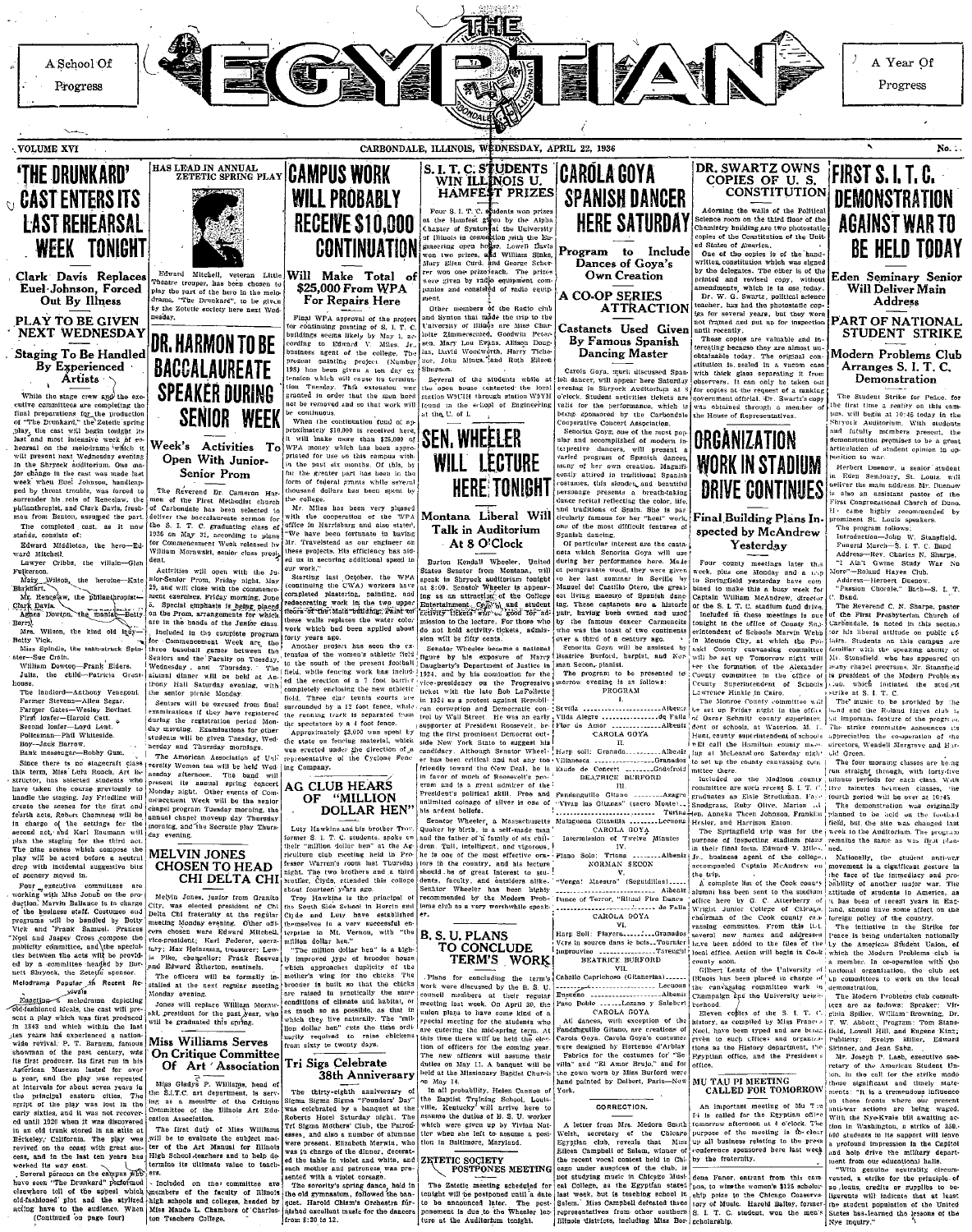## **TECN STAND**



Press Association Entered as second class matter in the Carbondale Post Office under the Act of March 3, 1879.

#### **EGYPTIAN STAFF**

Editor. The State Figure Cross<br>Francois Mildred Walker<br>Francois Mildred Walker 

#### **Faculty Advisers.**

Dr. R. L. Beyer and Miss Esther M. Power Reporters and Special Writers

response Rangen Miller, Arthony Vene-<br>goni, Kenneth Finn, Ernest Brashear, Eileen<br>Brock, Veneon Reichman, Marvin Ballance, Sara<br>Logue, Bruce Doty, William Hasenjaeger, Wil-<br>Liam Spear, John Rogers, Betty Berlinn Spear, Mon

Competitors<br>
Competitors<br>
Joe Mathews, Marguette Wilhelm, Anne Bay-<br>
singer, Jesse Bell, G. D. Starkey, Dorothy Good-<br>
rich, Virginia Cummins, Clifford Ituelt, Clark<br>
Davis, Frank Elders, Niticent Meinkoth. **Business Staff** 

 $\begin{tabular}{l|c|c|c} & \multicolumn{1}{c}{\textit{numbers}} & \multicolumn{1}{c}{\textit{SU}} \\ \hline \multicolumn{1}{c}{\textit{As}}{\textit{is}} & \multicolumn{1}{c}{\textit{A}}{\textit{or}} & \multicolumn{1}{c}{\textit{R}}{\textit{or}} & \multicolumn{1}{c}{\textit{A}}{\textit{or}} & \multicolumn{1}{c}{\textit{As}}{\textit{is}} \\ \hline \multicolumn{1}{c}{\textit{As}}{\textit{is}} & \multicolumn{1}{c}{\textit{A}}{\textit{or}} & \multicolumn{1}{c}{\textit$ Amazon Sworrord<br>Abbert Riddle<br>Abbert Quarles<br>Abbert Quarles<br>Abbert Colman<br>Abbert Colman<br>Abbert Colman Assistant Cir. Mgr.

Faculty Adviser<br>Dr. T. W. Abbott

|  | 1935 Member 1936<br><b>Associated Collegiate Press</b> |  |
|--|--------------------------------------------------------|--|
|  | Distributor of<br>Collegiate Digest                    |  |
|  |                                                        |  |

PEACE DEMONSTRATION AT AN OPPORTUNE TIME

It is certainly at an opportune time that the it is certainty at all opportunity that the charge of the college stidents of particle and phase in dicate their feelings toward war and peace in the nation-wide anti-war demonstrations to be the natural morning, with indications to be<br>the held this morning, with indications that S. I.<br>T. C. will present a model and effective display<br>of anti-war sentiment.

To communicate the model and effective dispay<br>of anti-war sentiment.<br>  $\gamma$ It is not fanciful to say that at the present<br>
first in the model is realized in a chaotic state as far<br>
as military emparements and civil strife c

From the state of the control the minimization can be the control and logical protest agents and controlling the controlling of the minimization of the minimization of the minimization of the solution of contries of the wo

in nations, musics and between factions<br>in nations, the capacity American base significant as the attitude of the can be<br>prouti-the guiding force of the next political generation.

From growing force of the movements<br>of generation.<br>A doublets's have the leaders of the move-<br>method, appear and the movement method in the set of the state in<br>the phenomenon in the state of the state of the state of the<br>d sading torce and peace movement.

### د. ن

STUDENT CO-OPERATIVES POPULAR The Egyptian previously carried an editorial advocating the establishment of one or more coordinate of the statistic method of the respective that the plan is a worth while and ontirely position sible one

sible one.<br>The computarity of the student co-operatives<br>is proved by their ever increasing number. The<br>University of Illinois and Dartmouth College<br>have formed co-operatives within the past few<br>months. National student gro

Y. M. and Y. W. C. A. and the American Student Union are encouraging and organizing ther in.<br>The University of Chicago has three such

The University of Chicago has three such co-operatives for guiss; it is possible to live there are on a sittice as twenty dollars a month. The students do all of the work, including cooking; a fit is requires that each pe

#### THE OTHER SIDE

. THE OTHER SIDE THE STATE OF THE SIDE . As a number on the Entertainment Scries between the Reference of the method since the state of the since of the since of the since of the since of the since of the since of the sin

## *C* AND THAT'S THAT

With this issue close the duties of the 1935-36<br>proption and administration and administration and the which has furnished the chief administration<br>which has furnished the chief administrator and both of pleasure and under

campus a large an informative interesting, and<br>progressive newspaper. Informative interesting, and<br>progressive newspaper.<br>To much credit for the virtues of the paper<br>collection of catalle. Willing, and faithful indi-<br>virtu

we are gravetui.<br>The college administration has been appreciative, helpful, and for that we can<br>real gravitude and for that we cappear our real gratitude. As<br>an institution of ficially, a part of the college, we

and for that we versue sour real gratitude. As<br>an institution officially a part<sup>7</sup> of the college, we gett that we were obigated to the school in a gummer of ways; but such obligation was never<br>pressed upon us, and it is and business manager, and that the student body

and ousiness manuater, and that the student body<br>call benefic accordingly.<br>This with a personal regret that<br>we relinquish office, it is also with the wish that<br>we relinquish office, it is also with the wish that<br>Egyptian y

THE DEAD PAST

TEN YEARS AGO

Eighty-five members of S. I. N. U. club

which Lawrence Watson was president and Miss<br>Certrude Brinkman, secretary-treasurer, gathered at the Y. W. C. A, bailding at East St.<br>Locuis and enjoyed the illinium and banquet<br>Triday evening, April 7.

TWO YEARS AGO

Elpise Wright was elected president of Delta Sigma Epsilon, and Elsie Faner was elected president of Sigma Sigma Sigma sorority.

Miss Opal Stone, prominent S. J. T. C. librarian, received the Katherine L. Sharpe scholarship from the Illinois University Library

of Science



THE ECYPTIAN

upon a time the following nd written upon one the walks at school:  $\frac{10 \text{ km}}{100}$ <br>  $\frac{100 \text{ km}}{100}$ <br>  $\frac{100 \text{ km}}{100}$  $Taking$ Stand

VALL<sup></sup> Four Throw My<br>Hubelievable as it may sound the<br>words form a complete and coherent<br>sentence. The answer may be found<br>somewhere in this column.

To our friends who meet in the Socratic Hall on Wednesday evenings we would like to offer the following uestion

The Contraction of the Contract Comes<br>
Why don't you dismiss your must<br>
ings when an important event comes<br>
along, such as the Pan-Hel stunt<br>
show, or the Bishop Mishelaves. Sludents at large are beginning to talk.<br>Tonight Senator Wheeler is appearing here on this campus. Next Wed nesday evening appears the "Drunk What response are you going u.u.<br>\*\* make?

In spring a young mans fancy turns to fishing and other remote occupa-<br>tions. The young ladies also seem to be under some strange spell. One has only to sit on the front porch and<br>dusk and see grown up youngsters<br>frisking and flittering about. Pajamas,<br>overalls, shorts and other outlandish<br>garanonts stroll along the street while their owners attempt to impersonate verybody from Mickey Mouse Mae West.

And another thing-What is that Explanation game that the Delta-Sign<br>play in their front yard? There seems<br>to be a great deal of energy expended<br>in all the running to and fro.

**OODIEWOOR** on the bridge at midnight Thor mat

some at midnight and they'll never meet again.<br>For one was an East bound cowsite wowsie The other a west bound train

## BAMBOLINA

"I fear neither man or evil spirits."<br>Thus, often, has boasted Harry Tich

Thus, often, hus logated Harry Tiese and the<br>respect to energy the most distinguisation of Harry Davis a different<br>probability the most distinguious of the distinguious of the Universal<br> $\gamma$  of New Table and the distingui other than laby friends suggested<br>"Taking Tichenor In." His reactions<br>are suid to have been so violent that<br>one little lady almost got a black eye.

one little lady almost got a black e<br>Harry claims that at least nine<br>saulted hun and that he is lucky<br>have escaped with his life.

#### ANAMALIS FOBILIUS

several weeks readers of this and kindred bits of nonsense nave cal kindred bits of nonsense navy<br>calculate situation of the situation of cool due situation and the<br>calculation of classes are said to have tried to de-<br>classes are said to have tried to de-<br>classes are said to have trie

I understand (that) you undertake<br>a everthrow my undertakings,

Among the list of senior privileges<br>that are to be enjoyed after Easter<br>by the students of Cortland Normal (N. Y.) are these: 1. Seniors may go out of town pro

ioner that they caturn by \$100 p. 10 undercussinen may accomany the seniors out of town  $\sim$ 

After all this isn't such a bad plac

WE WONDER 1. If Rainhie Higgerson isn't gotting bit out of control now that spring. eataily acts.<br>2. If Red Wilson and Souva Rick. 2. If Rod Wilson and Soliya Richard<br>
2. It Rod March (1992)<br>
3. What Vera McKinney and Helen<br>
Norston are so worried about when<br>
those "who know" are uround?<br>
4. If Charles Mayfield likes blind. those dntes ?

The Marcous had just begun their spring<br>training for the 1926 griditon season under the<br>direction of Coach William McAndrew, untes:<br>5. If anyone around here has con-<br>templated suicide after hearing Gloo ny Sunday?

of



Made of Beautiful soft cotton yarns-- in assorted colors; Pink, White, Sundeck, White, Blue and Aqua - in sizes 12 to 20.

Such a servicable and Right-now Outfit for you for so<br>many occasions

## JOHNSON'S INC.



From the column "Apropsis of Neth-<br>
From the column "Apropsis of Neth-<br>
ing in Deriveduer" of P. H. Collier<br>
(cone a comment which is expected<br>
(cone) a comment which is expected<br>
inter the Cordinary, the produc-<br>
ment is

The county officials of Sandusk ounty, Ohio, have financial worries county, chino, have financial worries.<br>That doesn't cound unusual, but when<br>the explanation is made that in this<br>case a \$200,000 surplus is causing the<br>worry, the instance becomes unusual.<br>This still may not seem cause for that the County Treasurer is held personally responsible for the funds personally responsible for the funds.<br>If he deposits the collections in a<br>bank, which subsequently fails, his<br>own property will be held for that<br>amount.

With this explained, one can easily see why prosperity may cause trouble as well as a deficit.

The ambitions of the boys of American is shown in one of the frequent polls of youths taken by various or-<br>ganizations. In a poll taken of the .<br>Boys' Club of New York City, a new figure tops the list. Robert Ripley, the "believe it or not" man, shot to the lead in the balloting. Following Ripley came

esortment of celebrities as J. Edgar Hopver, No. 1 G-man: Jimmle Cas ner tough little screen actor: Dizz ney, tough' little screen actor; Dizzy<br>Denn, baseball idol; Poltec Commutationer Valentine of New York City;<br>Jack Dempsey, ex-heavyweight bove<br>ing champ; President F. D. Roose-<br>vell; King Edward of Great Britais;

Mayor LaGuardia of New York City; and end Walter Winchell, dirt-digging<br>columnist and broadcaster. Characteristic of all the men is<br>their (wo-fisted attitude on all issues

ranging from boxing to politics. Cer tainly a colorful enough list of "her es" were selected by the Club.

Possibly the most distinguished<br>shumnus of the University of Nebrus<br>ka has recently turned up in the odd<br>position of dictator of the little Baltica other picht in Joe Dexter's limonsine, letected to fill his position when the president retired.

Maybe there is a future in politics<br>for University graduates, but they<br>den't all have countries like Latvia  $\frac{100 \text{ m}}{10 \text{ s}}$  to go back to when their college life<br>to go back to when their college life

The St. Louis Clobe-Democrat. Jons I The St. Louis Globe-Democrat, long<br>Innous for its non-committal editorial<br>policy, broke a long tradition by tak-<br>imp a positive attitude on something,<br>However, the attitude was rather be<br>beted, as it was taken against Le White the Kun<br>Himnis while<br>Governor,"

6. If Anna Katherine Parks ever<br>gets letters from Georgia?<br>7. If Mary Lee Dison was embar<br>7. If Mary Lee Dison was embared over the mappropriate remark<br>she made in Zoo chass the other day? S. Why the self styled chaperon on<br>the recent McDowell club trip was vorried?

George Scherrer, recently realized<br>an ambition of many faculty members<br>and smidents of the University of<br>liftnois. George bodily draw<br>bread walk, the largest promepade<br>on the campus, turned around and<br>on the campus, turned 

This show rumored that George has collection of silver-ware. This fellow Scherrer is sort of making

**PEERLESS CLEANERS Ouality Cleaning Cash and Carry** 

205 W. Walnut Phone 637

Bradley Cotton Knits Coats and Two-piece

**PRESIDENCY** 

Wednesday, April 22, 1936

RECEIVES KDA

Kappa Delta Alpha (ratertuty elections hast Wednesday night returned<br>Itichard Wittenborn president, Chastitathews vice-president, Harold Buch<br>attachews vice-president, Harold Buch<br>de secretary, and George Land Irea-

Mr. Wittenborn, whose home is in

Benton, returned to college this term

Prize Play Will

"No One Can Say," the Little The-<br>titre play which won first place in<br>the Cape Girardeau contest, will be<br>presented in chapel on Friday, May 8.

"Because the cast for "The Drunk-<br>ard" conflicts with the cast for this

ard commens went and cast for this<br>play, we decided not to give it must<br>gifer the Zeteler Spring play bas been<br>given," Miss Mulla Jonah, the director<br>of the two plays, stated,

Local KPK Chapter<br>Gets Florida Publication

The local chanter of Kanna Phi

Kappa is in receipt of the March

issue of "The Tor-Blight," a tra<br>monthly-publication of Alpha Lambda<br>chapter at the University of Florida

Meet Me at

The Coffee Shop

NEW ERA DAIRY

The Home of<br>Better Health Products

Eat More<br>Velvetrich Ice Cream

WELCOME TO

LONE STAR

**CAFE** Home Cooking

Delicious Hamburgers 10c

Graham Crust Pies

Plate Lunch 25c

Southwest of Campus

**WHEELER** 

WOOLSEY

SILLY BILLIFS **DOROTHY LEE** 

 $\frac{1}{2}$ 

 $\mathcal{E}he$ 

**Gem Theatre** 

WEDNESDAY ONLY

Also Comedy "All Business" and<br>Traveltalk "Victoria and Vancouver"

THURSDAY and FRIDAY

Also Popeye Cartoon "Brotherly Love"

Continuous Showing Daily-2:30 to 11:15

Love as enduring method provering pines.<br>that shelter if ... (Gines provering pines)

Sylvia Fred Henry:<br>SIDNEY MacMURRAY FONDA

**The TRAIL ## LONESOME PINE** 

ued Stane Migel Bilta, Beulah Band<br>• Mifelland, Forry Knight, Awalasah

Be Given May 8

WITTENBORN

...

ana.<br>Spriug

Meeting Called at 7<br>O'Clock In New<br>Chemistry Bldg. Color Publerson and Carlico Rascher<br>were chosen as representatives on<br>the interfractivity council, John Ros-<br>ers was elected corresponding secre-<br>ters was elected corresponding secre-Little Egypt Post No. 1 of the Veterans of Future Wars will hold its<br>Trat meeting tomorrow evening at<br>To clock at the new Chemistry Build

**TO BE ORGANIZED** 

**HERE TOMORROW** 

ug. The purpose of this meeting is to organize all interested in pace juto a new movement ogainst with A enst Commander will be chosen a Post Commander will be chosen and<br>plans made for future activities, in<br>terested persona here have requested

plans made for thinre activities.<br>terested persona here have reque-<br>the following explanation be run: Little Theatre

This movement is the work of a<br>college student and this associates.<br>Lewis J. Gorin, Jr., a senhor at<br>Princeton, was responsible for the<br>dies behind it and be and a group of<br>other Princeton students have made it as<br>the othe bave taken it up until now there are at least two hundred and fifty nostwith others being organized daily exth others helang organized daily<br>
The woman of Vassar were responsible for the increasion of the Home<br>
File Division which is being organized<br>
File Division which is being organized the Cernalist<br>
File and Teture Wars. T

Future Wars.<br>It is not the purnose of this of

It is not the purpose of these and the state of the statistical values<br>and animalization to satisfize or riducule any control values as<br>possible in the highest sympathy for those bears when the highest sympathy<br>for the be

resule ware .....<br>ica for Americans. U. S. Senators Benson, Bone, Clark



.<br>Snadi on the oceasjon of his defea.<br>for the Republican nomination for governor The Globe's strong attitude, which will surprise all readers of the page includes such velect statements an e euro in cine european en .<br>- Acryc nevez hoen in synoath w. "We nove an or account to<br>with the kind of government luc<br>Hinnois while serving has terms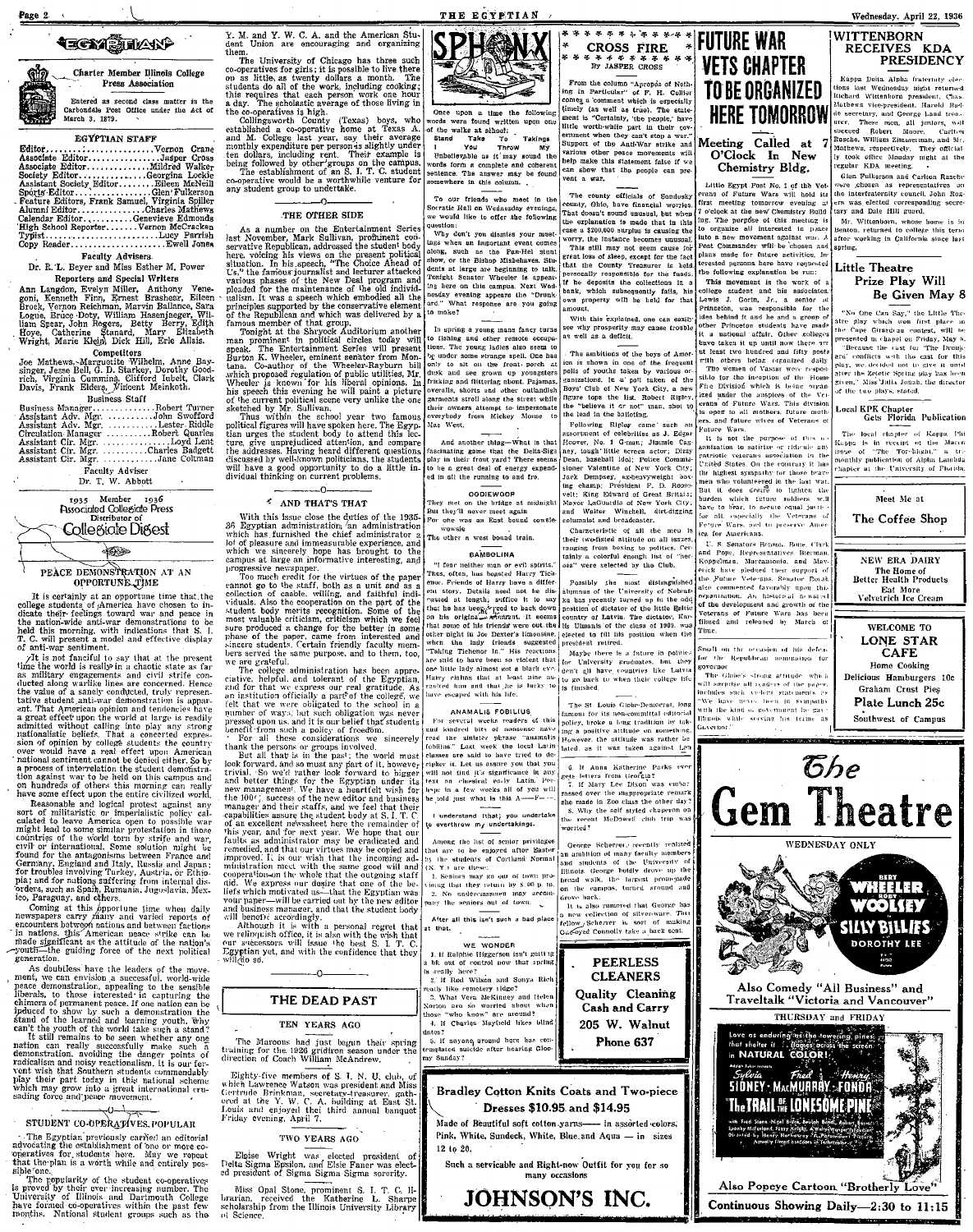IN DANGER AS

**CAPE-S. I. T. C.** 

**CLASH HERE TUES.** 

Visiting and Local Stars<br>Have Threatening

Marks and Times

1936 MEETING

INDIANS WON 1ST

Payton and Cole Ex

pected to Strengthen

Maroons Tuesday

Southern and Cape Structural Teachern College dual track measurements records are expected to receive an ordinary refers to the property of pair contents of the content of the content, which respectively. The content, the

Although Coach Leland P. Lingle's Attoog a Goden Ledand P. Lingle's<br>Maroons suffered defeat at Cape type<br>vecks ugo, 73-57, the local tracksters<br>were without the services of Eugene<sup>D</sup><br>Payton, who counted 18 points in the<br>Cuarleston meet, and Kenneth Colo,

jump star, who may be ready for this

At the Cape meet two record breaking 'porformances were turned in by<br>Missouri athletes: Goddard established the high iump mark at 6 ft. 31/2

in. and White ran the half mile is

2:01.8. However, in Tuesday's meet these niep may outdo these showings

inntest.

events.

eatts.<br>Probable Southern entries:

From Hill, Payton: 228- Hill, Ray<br>
ten Hill, Payton: 228- Hill, Ray<br>
ten; 440-Heiderscheid, Odunn, 238h<br>
Paytons, Reed, Harstrave, 1 Initio-<br>
Witte, Henderson, Harstrave, 12 milio-<br>
- Downey Corr.

Discus-Beason, North, Reyes;<br>Shot--North, Demster, Fatheree; High

junp-Hinkley, George, Reeves, Colo

Broad jump-Cale, Wilson, Munday

prona junio – Cine, vision, American Historical Philosopher (1990)<br>Rains, Taricck; 129 high lurelles–<br>Aikeep, "Wiley, Pareduis; 229 how<br>Jardles–King, Payton, Aiken; Jav<br>(ii) – Hillyard, Cartis, Heller; 1 mile

iclay-Heiderscheid, Odum, Reed

College Baseball League Standings<br>(Tuesday Morning)<br>Toams W L Po

. . . . . . . . . . . . . . . . . . . 3

rannbers<br>
1.500<br>
Chi Dotts<br>
1.500<br>
Chi Dotts<br>
5.300<br>
1.500<br>
1.500<br>
1.500<br>
1.500<br>
1.500<br>
1.500<br>
1.500<br>
1.500<br>
1.500<br>
1.500<br>
1.500<br>
1.500<br>
1.500<br>
1.500<br>
1.500<br>
1.500<br>
1.500<br>
1.500<br>
2.400<br>
2.400<br>
1.000<br>
3.600<br>
1.000<br>
3.600<br>
1

WILLIS TRANSFER

Telephones

Office 186; Residence 575-1

 $1.11$ 

,61

 $\pm 0$ 

 $\frac{.50}{.500}$ 

swatters ... : . . . . . . . . . . . . . . . 2

Faculty and commences and

Parsons, Downey,

Toanis

KDA:

1). High

Monkeys

.<br>Rajders

### THE ECYPTIAN

## II'SOUTHERN TAKES **FIRST DUAL MEET VICTORY OF YEAR OVER E. I., 87-44**

Maroons Sweep Broad Jump and Shot; Take 10 Firsts

PAYTON AND HILL **LEADING SCORERS** 

Payton Nears Record Times in 220 Dash And Low Hurdles

Southern's tracksters nicked us their heels last Saturday afternoor \$7.44 on the home field file that first victory of the season. The relay<br>was not run.

Itself in time.<br>
In the sign of the calls of the fight function in the big distribution, and the sign of the calls of production, his best effort Saturday and the state in this space. The state in the space of the state o was not ren.<br>Eugene Payton and Dale Hill, the<br>Marcons' two individual satellites.<br>garnered eighteen and eleven points In four and three events, respectively

In four mail three overts, respectively.<br>
Phyton, getting warmed up for the<br>
Thrs. time this season, rm three re-<br>
ord attraining races. He was clocked<br>
at :101, in the century, with Hill<br>
area clocked<br>
creating the leadin sprint, and he flashed over the low burdies to the tape in  $-25.6$  also one

Showles to the tape in  $\sim 25.5$  also one functional between the state level of a second short of the school, record. In the latter event, his lead the seven than from positing blinnes of the box after leapting the lower

\$80 yard run  $\omega_{\rm ac}$  mile run oré. Two Mile run **Date: Vanti** 

ora.<br>
Hill Gains Easy Victory in Broad<br>
"Puzzy" Hill, who has averaged<br>
thirteen points per meet, felt two<br>
points short of that goal by virtue of Pole Vanti<br>|High Jump<br>|Proad Jump<br>|Shot Put<br>|-Javelin

points start of that goal by virtue of<br>being mosed out of first place in both<br>the 100 and 220 yard sprints. He<br>tock an easy first in this main event,<br>the broad jump, being required to<br>jump only 21 feet 714 inches. The Linglemon took clean sween

The Linguensian took clean sweets<br>for the broad jump and slott, and<br>dropped only  $\frac{M}{2}$  point in the pole<br>frault. Densite's besse of 40 feet 11<br>inches was good for fire points in<br>the side. Other firsts were in the<br>side. high hurdles.

 $[100] \begin{tabular}{l|c|c|c} linear data, but then the  
linear data is the same as follows. \\ \hline \hline $I$ is the same. \\ \hline $I$ is the same. \\ \hline $I$ is the same. \\ \hline $I$ is the same. \\ \hline $I$ is the same. \\ \hline $I$ is the same. \\ \hline $I$ is the same. \\ \hline $I$ is the same. \\ \hline $I$ is the same. \\ \hline $I$ is the same. \\ \hline $I$ is the same. \\ \hline $I$ is the same. \\ \hline $I$ is the same. \\ \hline $I$ is the same. \\ \hline $I$ is the same. \\ \hline $I$ is the same. \\ \hline $I$ took firsts in the javelm and discu-

took ursts in the javelin and downe.<br>respectively. The javelin toss was 167<br>feet, 9 inches while the platter sail-

1 feet, 9 inches while the platter suil-<br>
(a) led 120 feet.<br>
1 pathses Auderson and 12s/ton<br>
0 week plasm the bins on the Maroouv of the American control of the two min<br>
0 event in 110 22.5, and took second in the other i 

6 in-lass in the high jump. The summaries

The sammaries:  $\begin{minipage}[t]{.5em} \begin{tabular}{|l|l|} \hline True & number of.\\ \hline True & True & for.\\ \hline True & True & for.\\ \hline True & True & for.\\ \hline True & True & For.\\ \hline True & True & True & For.\\ \hline True & True & True & See\\ \hline True & True & True & See\\ \hline True & True & True & See\\ \hline True & True & True & See\\ \hline True & True & True & See\\ \hline True & True & True & See\\ \hline True & True & True & See\\ \hline True & True & True & See\\ \hline True & True & See\\ \hline True & True & See\\ \hline True & True & See\\ \hline True$ 

gan, Earstern, field for first and second in the anti-part of the part that  $\mathbf{H}(\mathbf{R}^{(1,1)},\mathbf{S}^{(2,1)}$  and the part that  $\mathbf{H}(\mathbf{R}^{(1,1)},\mathbf{S}^{(2,1)}$  are the part of the part of the part of the part of the part

**AGAIN** 

We Say that the way to Choose Your Make Up is by the<br>color of your

**EYES** 

"Hudnuts Marvelous Matched Up Kit"

 $55c$ 

Face Powder, Rouge, Lip Stick, Eye Shadow, Mascara<br>You MUST see our window to be up-to-date

Cline Vick Drug Co.

"UP-TO-DATE COSMETICS"

It's Here of Course in

#### IIS. I. T. C. TENNIS EDWARD LEE HILLYARD, 138 POUND JAVELIN THROWER, "SURPRISED" AT HIS TOSS OF 184 FEET AND **8 INCHES AGAINST CAPE**

When Edward Lee Hillyard, 1981/2 tive years in the Kansas Relays, pound freshman from Carmi. throw When Hillyard was asked what the javelin 184 feet to take first theorem. When Hillyard was asked what he<br>thought he needed to beat Brown's space free<br>hand freehome from Carni. three HM, when HHIyard was asked what he<br>distinguished from Carni carnitic close first (see the state of the distinguished better in the dual metallinest of Carnicle (see the state of

in 28 meets. He is the only one from everyone is willing to give him his

#### LITTLE 19 OUTDOOR TRACK RECORDS 120 yard high hurdles Golf, Knox  $1933$ 15.1 sec. 220 vard low herdies

25.5 sec. . Zimmerman, Bradley Around one curve 23.9 sec. Redd, Bradley<br>9.6 sec. Johnson, Old Normal On Straightnway<br>19. yard dash<br>22. yard dash<br>Around one curv<br>00 Straightnway 21.7 sec. Taylor, Knöx<br>21.2 sec. Johnson, Old Normal<br>48.9 sec. Hensel, Ill. Wesleyan 1:57.2 Hutton, Old Normal 157.2 Hutton, Old Normal<br>
157.2 Hutton, Old Normal<br>
1943. Hutton, Old Normal<br>
1941. 1941. Where, North Central<br>
164., 348 w. Ressell, Brudley<br>
24 ft., 358 in. Ressell, Bridley<br>
143 ft., 358 in. Ressell, Bridley<br>
143 ft.,

McLaughlin, 1925 Wright, 1932

Ma-Mahon, 199

McMahon, 1929<br>McMahon, 1929<br>Reed, 1932<br>Byars, 1931<br>Aiken, 1931<br>Woll, 1929

Paston, 1932

Last week the Cape netsters suf-

S. I. T. C. ALL-TIME TRACK RECORDS M: Laughlich 1925<br>Pierrer, 1933<br>Wright, 1931

100 yard-dásh 220 vard dash Straightaway<br>Around one curve

440 yard dash

Discus throw

44n yard dash assund one entry Around one curve<br>Around two curves<br>\$80 yard run<br>Mile run<br>Two nule run 120 yard high hurdle-220 vard low hurdles

Paytott, 1933<br>| Rouder, 1954<br>| Hauder, 1954<br>| Hauder, 1932<br>| Cube, 1933<br>| Tull. 1935<br>| Hunry, 1933<br>| Odum, Tripp, Buckner,<br>| Henry, 1933 Discus<br>
Javelm<br>
High Jump<br>
Broad Jump<br>
Pole Vault<br>
Mile Relay SPRINGFFELD NET TEAM<br>OVERWHELMS CAPE

Last week the Cape neighers suitable for the contribution of the Submitter of the Submitter (b) and the contribution of the contribution of the beam of the contribution of the contribution of the contribution of state of King, Southern, third. Time 25.6. davelife Hillyard, Southern, that

120 Hieli Hurdles - Aiken, Southern, accord.<br>
120 Hiely, Satthern, accord.<br>
1366 - Matern, accord.<br>
1866 - Yard Run-Parsons, Southern, accord.<br>
1866 - Yard Run-Parsons, Southern, 1974.<br>
1876 - Discuss-Deason, Southern, 197 er, Eastern, thrut, Thue (10.1.)<br>
[ Que – Mie – Russ – Russiern [Reyes, Southern, accuted. Trutork,<br>
[ Trais, Anderson, Eastern, second) [ Eastern, third. Distance 120 feet.<br>
Nitte, Southern, third. Time 4(43.5.) – 220 Yar



Page 3

Trip, Accompanied By Coach Tenney

**MAROONS SEEK 8TH STRAIGHT WIN** 

#### Local Squad Crippled By Illness and Ineligibility

The Southern tennis team and  $D_1$ .<br>C. D. Tennis, reach, will journey to the Southern the Corpe Girardeau today to challenge the Southeast Missouri network is first dual meet on the Wardeau Southern and The centure will m

Fourn macks.<br>
Bill Spear, Glen Fulkerson, Wally<br>Basinsky, Roger Bouer, Robert Peter-<br>ien, and Brace Logue will be the six<br>Nen to make the trip, They will comete in six singles and three double-<br>matches. The doubles teams have not men gen alle do.<br>Deen naired ver

seen parrou yet.<br>The personnal of the S. I. T. C.<br>squad has been considerably chopped squad has been tonsiderably chopped<br>with the last few weeks. Bobby<br>Schwartz, No. I man, is convalesing<br>after a seige of scarlet fever, while<br>his nearest rival, Morrison England,<br>along with Walter Syfert, has been<br>rived ine 1932

1928

1935

1930

 $-4.4$ 

1932 Participation<br>
1932 The Cape Looking for Revenge<br>
1933 The Cape Looking for Revenge<br>
1933 Ing To stood for the two defensions<br>
1931 conclude state hands of the Teamor-<br>
1934 conclude squared last season, while the<br>
1  $1925 \frac{1}{20}$  to eight. 1926<br>1929

to eight,<br>
Last year in the first contest of<br>
Last year in the first contest of<br>
the schydule, S. U.P. C. won five of<br>
there singles. The S. L.P. C. coan<br>
prained seven vertories, five singles<br>
and two doubles in the retur

9.3 sec. 3 and two doubles, in the return can<br>allow the following seeds.<br>
For the finding free text of the section of the behavior free text of the behavior of Southeast<br>
12.9 sec. 3 hours, Man Transform and behavior and mentiont the following seaso

Modern Rooms For Boys \$1.50 PER WKEK With or Without Light Housekceping MRS. ALBERT RICH 302 S. Illinois

first: Hill, Southern, second; Clark:<br>Eastern, third, Time :22.1. 



Incidentally, a second Cramer appears in the .600 group. He is Ken-<br>you: Cramer of the Ramblers, and brother to Dr. Cramer. good, there is a chance that the Fair field star will beat the present rec nines with two wins and one loss ra.<br>Coach Abe Stuber has a well bal--ach. Monday night University High took<br>advantage of the wildness of Harry<br>Kle, pitcher for the Falling Stars,<br>sud trounced the Stars, 6-3, for their anced squad of tracksters this season<br>with ten letternien in the fold who need squared for increases this season and more spectrum of the two-states of Harace spectrum in the forest of his centuries of the wideness of Harace compared in Figure 1. Some that the more is the form that the energy t

structure, a structure structure of the control of the control of the control of the control of the control of the control of the control of the control of the control of the state of the state of the state of the state of Are<br>about toss the *jt* lb, shot well ever<br>da fit.<br>Coach Lingle has been looking the<br>some to the meat with Cape rousses ward to the meet with Cape fou-some<br>time and in an effort to have his squad in the very best of condition

has been putting them through he has been patring them through<br>stiff paratic sessions.<br>The Southern squad appears to be<br>the strengtest in the dealers, the low-<br>hyprices, the javelin, discuss, and hond<br>jump, with the Cape team having<br>organize In the other same the Rappa Deltr In the other game the Kappa Delta<br> $\mathbf{A}$  and  $\mathbf{A}$  along the Greeks' day victor<br>since  $\mathbf{B}$  and  $\mathbf{B}$  and  $\mathbf{B}$ <br>defined in the base of detail of the base of the change radius of the base a last tantage radiu

by a 10-7 score. Bill Stevens pitched one-hit ball for the first four lunings. but the Faculty took advantage of



After Two Weeks of Entitial with only two clubs represents Play, KDA's and U, **Play, KDA's and U.** (We fixcused Molesgs in the opening High Share 2nd Place game, have three men in the channel and the strength and the Factor of the street the second week of College and here heting over the street wi

**DIAMOND RACE** 

these area may outdo these showings, and Payton may come through with rew yecords in the 100 and 220 yard law<br>taskels as well as the 100 and 220 yard law<br>dashes as well as the 220 yard low<br>dashes as well as the 220 yard lo

The Chi Delta Chi team outhit the The Chi Deta Est team out the<br>phase Star by the bind Thursday-<br>but doubled the score 6-3, The dam-<br>age was done to the Fulling Stars in<br>the first two infinity since the Chi<br>better putch the phase of the phase of the phase

dentities by 1600 shown and the land basis.<br>The Pierry Cape meantatubly The Pierry Cape in the School of the distribution<br>day when Tad's hadians, after hadians<br>the four minimize, waskened and lost<br>the four minimize, wasken

But the Pacolity took advantage of<br>this time, and although, outlit, if<br>the 1, merged victorious.<br>The Chi Delta Chi's droped an un-<br>The Chi Delta Chi's droped an un-<br>tinterousing match to the Rambiers,<br> $567$ , as the winner

 $28, 10, 9, 15, 6, 2$ ab 'r Indian .<br>Patrick. febelt. 3b-p.  $\ddotsc$ 

common and a senge in turbe these plants in the contrast rise of the anti-<br>for a perfect day at bat. Guiney was frame. Its fielding has continued in<br>the basin pickles for the Groeks, proving and the team has found its<br> $v$ 

-Your Photograph.

Favorable Weather Aids U. High Nine

31 7 11 18 Score by inning Freulty ......... 0 0 0<br>Indians' ........ 0 1 1

Cramer, ss. ... f.... 4 Hall, cf. . . . . . . . . . . . 3 Bracewell, 1f.  $\ldots$ . 3 

Smith, 2b. .........

(6-7, as the winners consted to victory)<br>cr. Pligor's four-int pitching. Reargon | Farorable | weather for | haschell<br>Cramer led the Rambiers with two | practice has heen extremely benefi-<br>doubles and a single in three tri

can's effective burling, the Swatters<br>
but safety twitter<br>
but safety twitters<br>
but safety twitter the attack.<br>
A cataring the attack.<br>
The fact the attack of the safety<br>
of single and a double, the triangle<br>
probable to t The first win of the began<br>a property property property of the objective of the state of the<br>state of the state of the state of the state of the state<br>difference of the state of the state of the state of the state<br>of the s

ALONG THE BASELINES ALONG THE BASELINES<br>The first release of College base-<br>hall league batting averages shows<br>that five men are leading the league

in hitting, with only two clubs repre

SPORTS SLANTS

A race not scheduled for the pro- lears of the English denarment that  $\alpha$  race not scheduled for the pro- lears of the English denarment that  $\alpha$ -character track red to the track of the construction. There is a race of

is the total line for the winner pettiton, and considering that Maroon the total by the the term of the term of manager" brought" Shadyer" Showler" Court, Each response of the reproduction in the set of the marke were qui

and he

The tyme rate. The K, it A, is outlier. Here,  $\frac{1}{2}$ , the context.<br>
Let Ramiders, 11-7, in the context. Everys, p.3h.<br>
A frontier of the context levels in equal to the context<br>
A frontier of the context levels of the S

\*\*\*\*\*\*\*\*\*\*\*\*\*\*\*

C. Cliff Grindle Studios